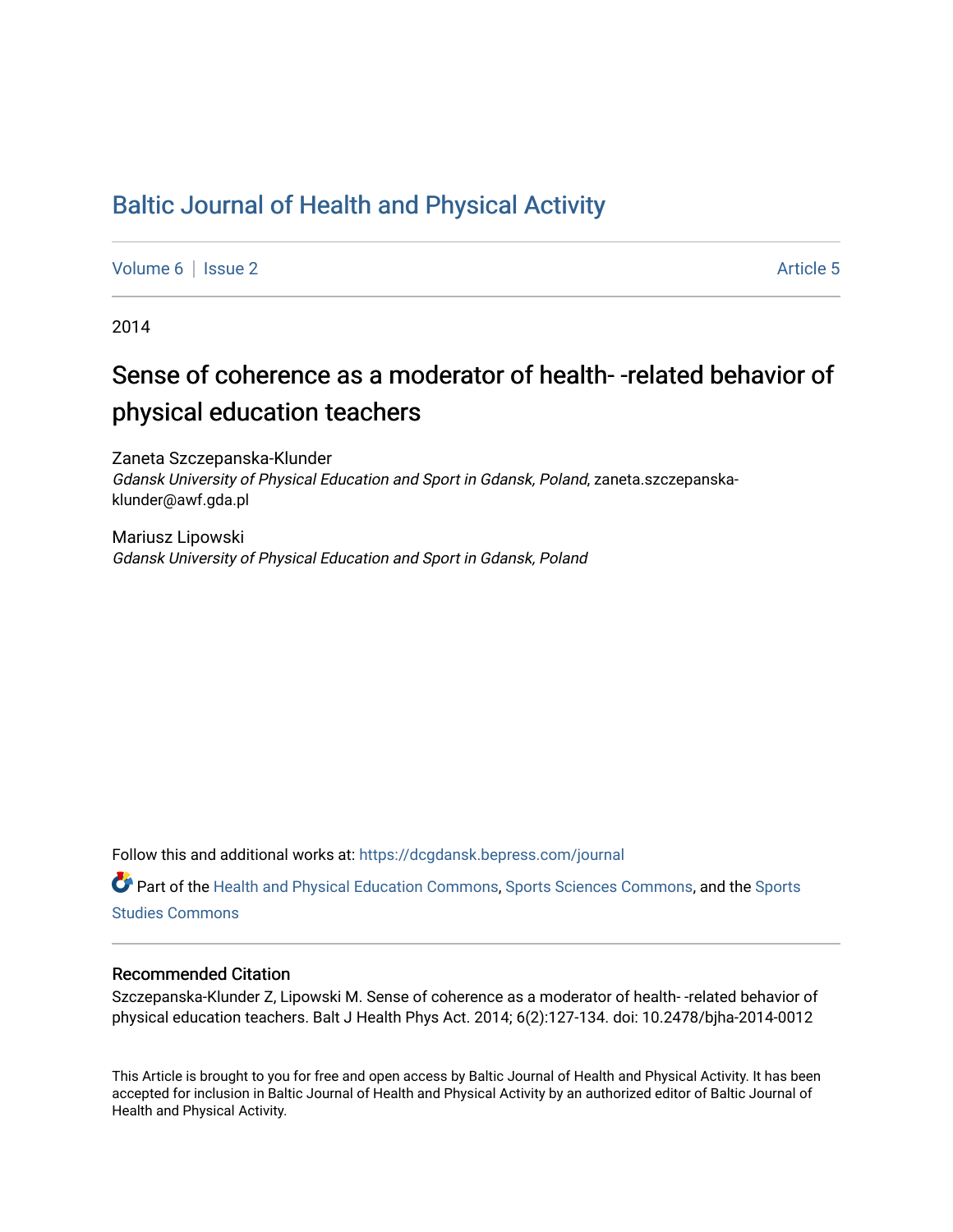

DOI: 10.2478/bjha-2014-0012

|                                                                                                                                         | Sense of coherence as a moderator of health-<br>-related behavior of physical education teachers                                                                                                                                                                                                                                                                                                                  |  |  |  |  |  |
|-----------------------------------------------------------------------------------------------------------------------------------------|-------------------------------------------------------------------------------------------------------------------------------------------------------------------------------------------------------------------------------------------------------------------------------------------------------------------------------------------------------------------------------------------------------------------|--|--|--|--|--|
| <b>Authors' Contribution:</b><br>A - Study Design<br>B - Data Collection<br>C - Statistical Analysis                                    | Zaneta Szczepanska-Klunder ABCDEFG, Mariusz Lipowski ABDE                                                                                                                                                                                                                                                                                                                                                         |  |  |  |  |  |
| D - Data Interpretation<br>E - Manuscript Preparation<br>F - Literature Search<br>G - Funds Collection                                  | Gdansk University of Physical Education and Sport in Gdansk, Poland                                                                                                                                                                                                                                                                                                                                               |  |  |  |  |  |
|                                                                                                                                         | Key words: health psychology, health behavior, health promotion, personality,<br>physical activity.                                                                                                                                                                                                                                                                                                               |  |  |  |  |  |
|                                                                                                                                         | Abstract                                                                                                                                                                                                                                                                                                                                                                                                          |  |  |  |  |  |
| <b>Background:</b>                                                                                                                      | Sense of coherence is believed to be the main indicator of health-oriented behavior.                                                                                                                                                                                                                                                                                                                              |  |  |  |  |  |
|                                                                                                                                         | Therefore, it is interesting to find out to what extent the sense of coherence moder-<br>ates health behavior of physical education teachers.                                                                                                                                                                                                                                                                     |  |  |  |  |  |
| <b>Material/Methods:</b>                                                                                                                | In order to address this issue, 477 physical education teachers were examined ( $n\hat{v}$ =<br>235; $n\text{ }3$ =242) aged 23-62 (M = 40.05; SD = 9.09). Three methods were used in the<br>research:Antonovsky's The Sense of Coherence Questionnaire (SOC-29), Health<br>Behavior Inventory (HBI) by Juczynski and The Multidimensional Body-Self Relations                                                    |  |  |  |  |  |
|                                                                                                                                         | Questionnaire by Cash.<br><b>Results:</b> Results indicate a positive role of the sense of coherence in adopting Prophylactic                                                                                                                                                                                                                                                                                     |  |  |  |  |  |
|                                                                                                                                         | Behavior, Positive Psychological Attitudes and Health Practices. However, they do<br>not confirm its role with regard to physical activity. Regression analysis showed that<br>comprehensibility ( $\frac{1}{2}$ : $\beta$ = 0.20; p = 0.008; $\partial$ : $\beta$ = 0.16; p = 0.040) and manageability<br>$(\sqrt{2}\cdot\beta = 0.27; p = 0.001)$ are likely to result in Positive Psychological Attitudes; and |  |  |  |  |  |
|                                                                                                                                         | Fitness/Health Evaluation influences Fitness/Health Orientation ( $\frac{1}{2}$ : $\beta$ = 0.55; p =                                                                                                                                                                                                                                                                                                             |  |  |  |  |  |
| <b>Conclusions:</b>                                                                                                                     | 0.000; $\triangle$ : $\beta$ = 0.43; p = 0.000).<br>The average indicator of subjects' health-seeking behavior indicates a need for inter-<br>vention in terms of health promotion and education amongst PE teachers. Changes in<br>educating PE teachers may also be advisable.                                                                                                                                  |  |  |  |  |  |
| Word count: 2,886                                                                                                                       |                                                                                                                                                                                                                                                                                                                                                                                                                   |  |  |  |  |  |
| Tables: 3                                                                                                                               | Received: January 2014                                                                                                                                                                                                                                                                                                                                                                                            |  |  |  |  |  |
| Figures: 0<br>References: 39                                                                                                            | Accepted: March 2014<br>Published: June 2014                                                                                                                                                                                                                                                                                                                                                                      |  |  |  |  |  |
| <b>Corresponding author:</b><br>Zaneta Szczepańska-Klunder<br>80-336 Gdansk, Poland, 1 Kazimierza Gorskiego St.<br>Phone: +4858 5547131 | Gdansk University of Physical Education and Sport, Department of Pedagogy, Sociology and Philosophy                                                                                                                                                                                                                                                                                                               |  |  |  |  |  |

E-mail: zaneta.szczepanska-klunder@awfis.gda.pl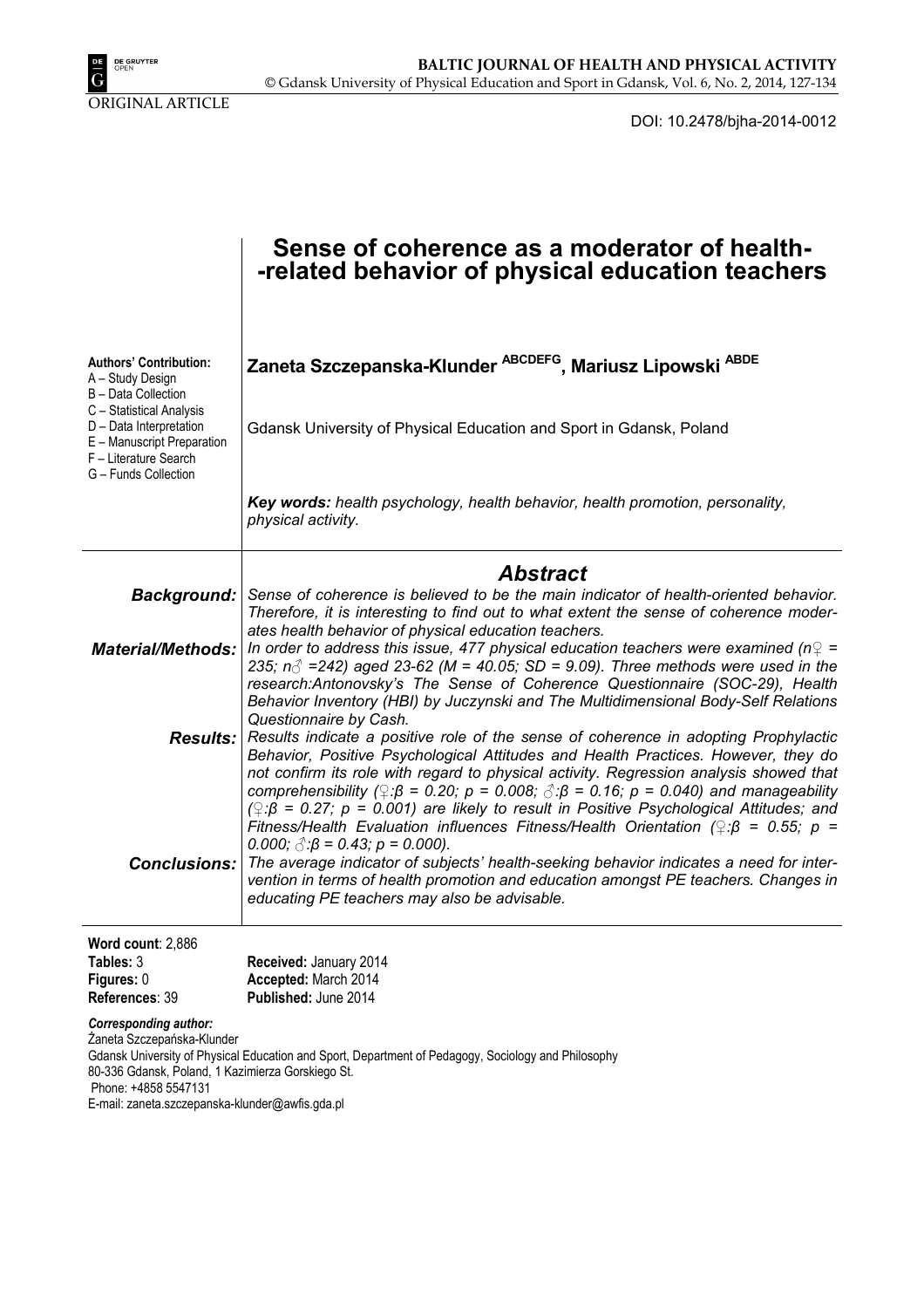#### **Introduction**

Keeping good health in a world full of stressors is possible, among other things, when one focuses on recognizing and reinforcing their personal traits, which gives a sense of coherence. This feature, being a central concept of salutogenesis, means a generalized, emotional and cognitive outlook on the world which enables an individual to notice and interpret phenomena around them as understandable, controllable and reasonable [1, 2]. Such a view of this feature entails three components: *comprehensibility*, *manageability* and *meaningfulness* [2]. *Comprehensibility* expresses the cognitive aspect of a situation, which means perceiving the influx of information as organized, coherent and understandable.When considered in terms of health, comprehensibility can be said to allow for anticipation of certain health-related situations; when unexpected health-related circumstances occur, *comprehensibility* allows for understanding and organizing them, regardless of whether they are beneficial or detrimental to health. *Manageability* makes an individual resourceful when they are faced with life events; they feel they can cope with every difficulty. *Manageability*, as a cognitive and instrumental variable, is related to a sense of having remedial resources or measures available, which helps actively influence particular situations; it provides a belief that there is someone or something supportive around, in case such support is needed. From a health-oriented standpoint, remedial resources may encompass both one's own resources, such as knowledge about health, health beliefs and competencies, as well as other people's resources (family's, friends') which help us take health-oriented actions.The third component of the sense of coherence – *meaningfulness* – is related to a motivational and emotional attitude towards stimuli we experience. It is based on a belief that it is worth engaging in a given situation, seeking its meaning, and when a difficulty arises, meaningfulness helps perceive it as a challenge, not a threat. *Meaningfulness* entails that efforts made in order to keep or improve health are reasonable and worthwhile.

According to Antonovsky [2], the stronger the sense of coherence, the bigger the tendency to take pro-health action and avoid unhealthy behaviors. It was proved by Lindmark's et al. research [4], which indicates that a high sense of coherence is related to healthy dietary habits, while a low sense of coherence leads to less healthy dietary choices. Similarly, Posadzki et al. [5] confirm the beneficial role of the sense of coherence: an increase in the sense of coherence was accompanied by an increase in health-seeking behaviors. Healthy choices are supported mainly by a sense of reasonableness and resourcefulness, while a sense of coherence has the strongest impacton behaviors related to the psychological aspect of health [6, 7]. The sense of coherence supports development and keeping good health, increases mental toughness and leads to a positive subjective health. Individuals with a strong sense of coherence enjoy better health and show a lower health problem rate compared to those who have a lower sense of coherence [10, 11]. Additionally, the sense of coherence plays a beneficial role in the subjective sense of well-being of youths [12] and is vital for keeping and promoting health choices amongst the elderly [13].

Schools and physical education classes play a key role in promoting health-seeking behaviors. By and large, it is the PE teacher who introduces students to the world of health culture [15, 16]. However, teachers will successfully serve the role of a health promoter only if they themselves display a positive attitude towards their own health [17, 18].

As sense of coherence in analyzed in the context of broadly understood pro-health behaviors, it is worth asking whether the sense of coherence can be treated as an important indicator of PE teachers' health-oriented behaviors. Theoretical foundations of the sense of coherence state that variables influences health-related behaviors; therefore, it is justified to assume that there is a link between the sense of coherence and health-seeking behaviors related to physical activity, dietary choices, health practices, prophylactic actions, and positive attitude of PE teachers. Moreover, given the fact that the sense of coherence is related both to cognitive and motivational/emotional aspects of an individual, it is fair to assume that there is a correlation between the sense of coherence and its components, and self-assessment of health and fitness, as well as behaviors directed at improving health and fitness levels.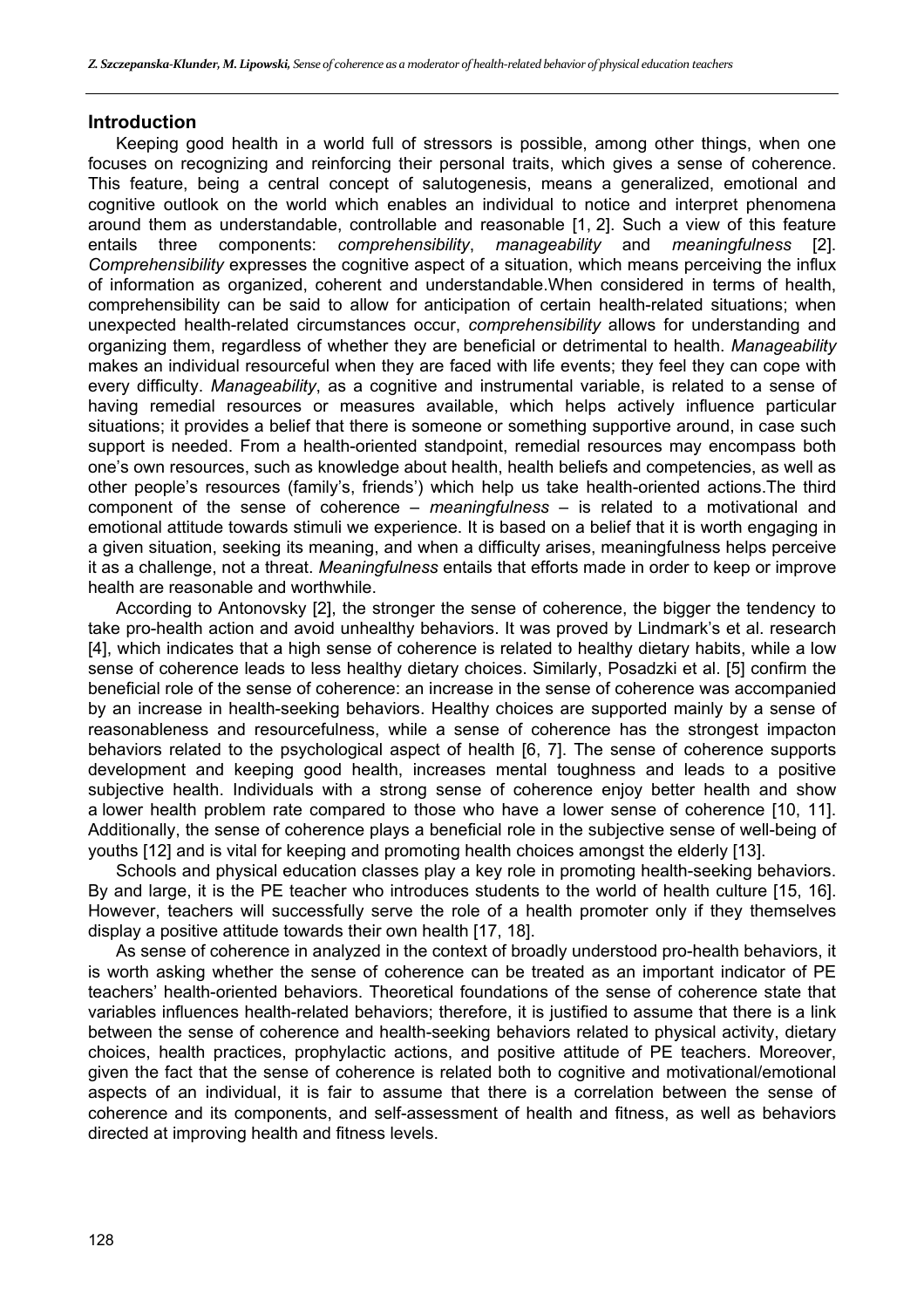# **Material and Methods**

In order to determine the moderating role of sense of coherence in undertaking health-seeking behaviors, we examined a group of physical education teachers (*N* = 477), among whom were 235 women and 242 men, employed at various types of schools in the Pomeranian Voivodeship. The sample was chosen on a deliberately-random basis. The operate of sampling was an electronic list of public schools provided by the Superintendent of Schools Office in Gdansk; the schools rather than teachers were sampled. The participants' age ranged between 23 and 62 years (*M* = 40.05; *SD* = 9.09).

In order to assess the sense of coherence, the following method was used: *The Sense of Coherence Questionnaire* (SOC-29) by Antonovsky [19, 20] in the Polish adaptation by Koniarek, Dudek and Makowska [21]. *The Sense of Coherence Questionnaire* encompasses 29 questions, 11 of which relate to the subscale *Sense of Comprehensibility*, 10 relate to *Sense of Manageability*, and 8 relate to *Sense of Meaningfulness*. At this stage we must advise that the issue of factor structure in SOC-29 Questionnaire has not been settled in terms of the 3-factor construction of the sense of coherence [e.g. 20, 21, 22, 23, 24, 25]. In this study, Pasikowski's [22] standpoint was adopted, according to which it is advisable, and even necessary, to calculate not only the total score for the sense of coherence, but also for its components.

The level of health-seeking behaviors was measured with the *Health Behavior Inventory* (HBI) by Juczynski [26]. HBI analyzes four categories of health-seeking behaviors: *Proper Nutrition Habits, Prophylactic Behavior, Health Practices*, and *Positive Psychological Attitudes*. We have also used a survey to collect the following variables: sex, hours spent on physical activity per week, the number of types of physical activity PE teachers takeup outside of work.

Self-reported levels of health and physical condition were determined with the *Multidimensional Body-Self Relations Questionnaire* by Cash [27]. The scale includes 69 questions divided into nine subscales. Two of these subscales, *Fitness/Health Evaluation* and *Fitness/Health Orientation*, were analyzed in the present study.

# **Results**

At first, variables categorized by sex of PE teachers were analyzed (Table 1). A comparison of averages did not reveal dissimilarities between sexes in terms of the general sense of coherence, as well as its components. Analysis of PE teachers' health-seeking behaviors, however, exposed an average intensity of health-seeking behaviors, which confirms the general result of these behaviors (standard ten values: *M* = 5.96; *SD* = 1.69). Moreover, women displayed higher intensity of Proper *Nutrition Habits, Prophylactic Behavior, Positive Psychological Attitudes* and *Health Practices* than men.

|                                      | Female         | Male           | Difference   |  |
|--------------------------------------|----------------|----------------|--------------|--|
| Scale                                | M(SD)          | M(SD)          | t(p)         |  |
| <b>Sense of Coherence</b>            | 139.20 (19.13) | 138.95 (20.13) | 0.13(0.891)  |  |
| comprehensibility                    | 49.00 (8.17)   | 49.71 (8.56)   | 0.95(0.340)  |  |
| manageability                        | 49.38 (8.84)   | 49.16 (7.97)   | 0.30(0.760)  |  |
| meaningfulness                       | 40.82 (7.00)   | 40.07 (7.14)   | 1.17(0.241)  |  |
| <b>Health Behavior Inventory:</b>    |                |                |              |  |
| proper nutritionhabits               | 22.74(3.72)    | 20.10(4.30)    | 7.19(0.000)  |  |
| prophylactic behavior                | 22.10 (4.00)   | 20.20 (4.30)   | 5.05(0.000)  |  |
| positive psychological attitudes     | 22.77 (3.34)   | 21.85 (3.73)   | 2.81(0.005)  |  |
| health practices                     | 20.50 (3.55)   | 19.64 (3.77)   | 2.48(0.014)  |  |
| general intensity of health behavior | 88.08 (11.00)  | 81.80 (12.74)  | 5.77 (0.000) |  |
| <b>MBSRQ:</b>                        |                |                |              |  |
| Fitness/Health Evaluation            | 42.75 (5.44)   | 43.14 (5.52)   | 0.76(0.445)  |  |
| <b>Fitness/Health Orientation</b>    | 52.02 (5.70)   | 50.53 (5.33)   | 3.00(0.003)  |  |

Table 1. Comparison of averages for *sense of coherence*, health behavior, *MBSRQ* in the examined group of PE teachers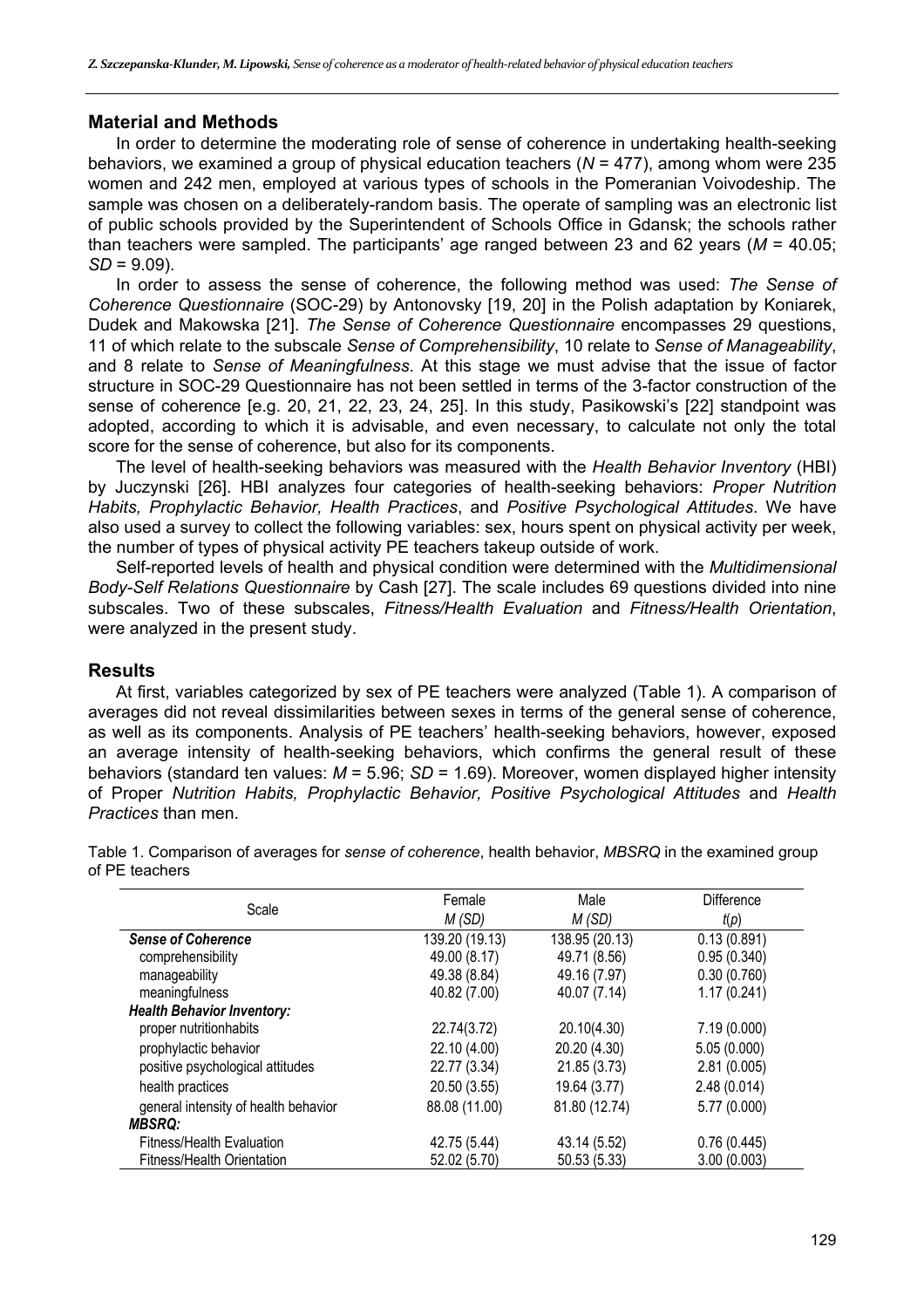Women were involved in activities aimed at improving their health and fitness more than men. As far as health and fitness self-assessment is concerned, we did not note significant dissimilarities between sexes.

Considering variables related to physical activity, one can notice that women spend fewer hours on physical activity (*Mfemale* = 4.74; *SDfemale* = 3.26; *Mmale* = 5.93; *SDmale* = 4.47; *p* = 0.001) and prefer other forms of physical activity (Table 2). There were, however, no dissimilarities in terms of the number of physical activity types between PE teachers – on average, subjects took up one form of physical activity ( $M = 1.27$ ;  $SD = 0.73$ ).

| PA form       | Female | Male   | р     |
|---------------|--------|--------|-------|
| Jogging       | 26.0%  | 23.31% | 0.353 |
| Aerobic       | 24.25% | 0.41%  | 0.000 |
| Basketball    | 4.70%  | 10.74% | 0.013 |
| Football      | 0.42%  | 24.40% | 0.000 |
| Volleyball    | 17.90% | 16.53% | 0.698 |
| Weightlifting | 2.60%  | 15.30% | 0.000 |
| Swimming      | 25.53% | 16.53% | 0.016 |

Table 2. Differences in terms of the preferred forms of physical activity among PE teachers

In order to estimate the impact of independent variables (*Sense of Comprehensibility, Sense of Manageability, Sense of Meaningfulness, Fitness/Health Evaluation*), dependent variables (*Proper Nutrition Habits, Prophylactic Behavior, Positive Psychological Attitudes, Health Practices And Fitness/Health Orientati*on) were subjected to multiple regression analyses.

The most suitable regression model was for women ( $F = 35.85$ ;  $p = 0.000$ ) – it explained a total of 38.41% of variation of *Fitness/Health Orientation*. Two out of four independent variables considered in this model had a significant impact on *Fitness/Health Orientation*: *Sense of Manageability* (*β* = 0.22; *t* = 3.02; *p* = 0.003) and *Fitness/Health Evaluation* (*β* = 0.55; *t* = 10.14; *p* = 0.000). In the case of men with the dependent variable *Fitness/Health Orientation*, only *Fitness/Health Evaluation* had an effect (*β* = 0.43; *t* = 7.01; *p* = 0.000) – here, regression explained 21.24% of variation (*F* = 15.91; *p* = 0.000).

An interesting model was yielded by regression with a dependent variable *Positive Psychological Attitudes*. For women, *Positive Psychological Attitudes* (20.00% variation; *F* = 14.37; *p* = 0.000) were influenced by *Sense of Comprehensibility* (*β* = 0.20; *p* = 0.008) and *Sense of Manageability* (*β* = 0.27; *p* = 0.001). As for men (14.15% variation; *F* = 9.73, *p* = 0.000), *Positive Psychological Attitudes* were influenced by *Sense of Comprehensibility* (*β* = 0.16; *p* = 0.040) and *Fitness/Health Evaluation* (*β* = 0.18; *p* = 0.004).

The correlation coefficient for the sense of coherence in SOC-29 scale with health-seeking behaviors in the HBI scale is presented in Table 3. It shows that more frequent engagement in health-seeking behavior is linked to subjects' *Sense of Coherence*, because the stronger it is, the more intensified subjects' practices related to *Prophylactic Behavior, Positive Psychological Attitudes* and Health *Practices* are. A similar correlation can be seen in terms of the sense of coherence components and health-seeking behavior. Nevertheless, there is no link between *Proper Nutrition Habits/Health Practices* and *Sense of Meaningfulness*.We did not note a relation between the sense of coherence and physical activity – and additionally for men, no link with *Proper Nutrition Habits.*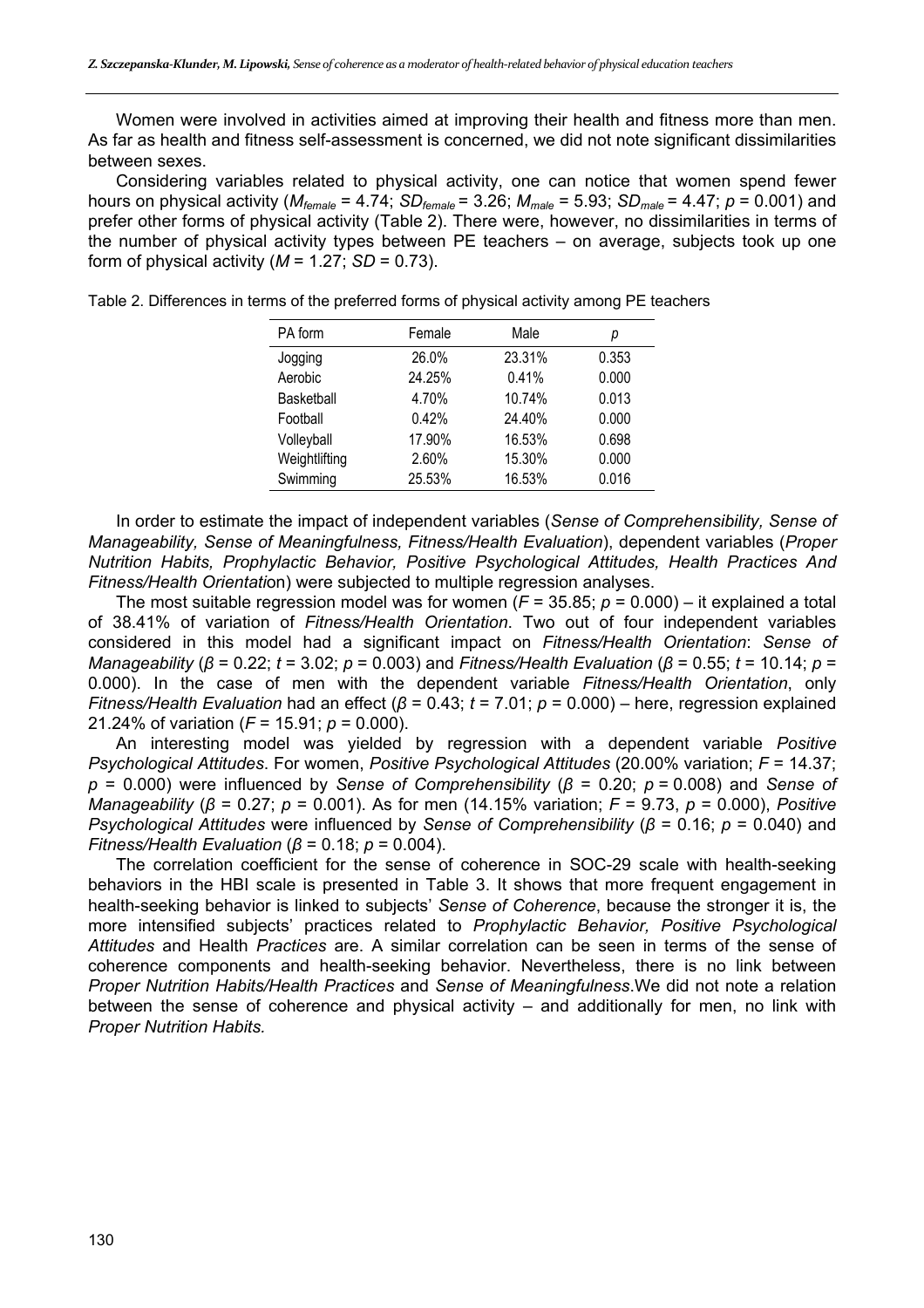| Scale                                   | Sex | SOC-29           | <b>COMP</b>      | <b>MAN</b>       | <b>MEAN</b>      | Fitness/<br><b>Health Evaluation</b> |
|-----------------------------------------|-----|------------------|------------------|------------------|------------------|--------------------------------------|
| PA:                                     |     |                  |                  |                  |                  |                                      |
| Number of Hours                         |     | 0.06             | 0.02             | 0.12             | 0.05             | 0.01                                 |
|                                         | m   | 0.06             | 0.04             | 0.06             | 0.06             | 0.26(0.000)                          |
| Number of Forms                         |     | $0.13$ $(0.040)$ | 0.14(0.042)      | 0.10             | 0.10             | $-0.01$                              |
|                                         | m   | $-0.03$          |                  | $-0.08$          | $-0.10$          | 0.10                                 |
| HBI:                                    |     |                  |                  |                  |                  |                                      |
| <b>Proper Nutrition Habits</b>          |     | $0.17$ $(0.012)$ | $0.16$ $(0.018)$ | $0.19$ $(0.005)$ | 0.07             | 0.14(0.032)                          |
|                                         | m   | 0.07             | 0.10             | 0.03             | 0.05             | 0.13(0.044)                          |
|                                         |     | $0.23$ $(0.001)$ | $0.22$ (0.001)   | $0.19$ $(0.005)$ | 0.15(0.021)      | 0.15(0.030)                          |
| Prophylactic Behavior                   | m   | $0.20$ $(0.002)$ | $0.16$ $(0.012)$ | $0.17$ $(0.008)$ | $0.19$ $(0.004)$ | 0.21(0.001)                          |
|                                         |     | 0.40(0.000)      | $0.36$ $(0.000)$ | 0.39(0.000)      | $0.24$ $(0.000)$ | 0.22(0.001)                          |
| <b>Positive Psychological Attitudes</b> | m   | $0.33$ $(0.000)$ | 0.30(0.000)      | 0.30(0.000)      | (0.000)<br>0.23  | 0.27(0.000)                          |
| <b>Health Practices</b>                 |     | $0.16$ (0.016)   | $0.18$ $(0.007)$ | $0.17$ $(0.013)$ | 0.04             | 0.11                                 |
|                                         | m   | $0.20$ $(0.002)$ | $0.20$ $(0.002)$ | 0.19<br>(0.004)  | 0.11             | 0.15(0.020)                          |
| <b>MBSRQ:</b>                           |     |                  |                  |                  |                  |                                      |
| Fitness/Health Orientation              |     | $0.32$ (0.000)   | $0.22$ (0.001)   | $0.33$ $(0.000)$ | $0.26$ $(0.000)$ | 0.58(0.000)                          |
|                                         | m   | $0.19$ $(0.003)$ | 0.12             | $0.17$ $(0.007)$ | (0.002)<br>0.20  | 0.45(0.000)                          |

|  |  | Table 3. Correlation between the results of SOC-29, HBI and MBSRQ in the examined group of PE teachers |  |
|--|--|--------------------------------------------------------------------------------------------------------|--|
|--|--|--------------------------------------------------------------------------------------------------------|--|

*Note:r* (*p*); f – female, m – male; COMP – *sense of comprehensibility*; MAN – *sense of manageability*; MEAN – *sen*s*e of meaningfulness*

A link between *Fitness/Health Orientation and Sense of Coherence* is observable both for men and women. Therefore, it can be stated that the stronger the sense of coherence amongst subjects, the more engaged they are in behaviors aimed at improving health and fitness. Additionally, *Fitness/Health Evaluation* is – statistically speaking – significantly related to health-seeking behaviors. What is more, the higher self-evaluation of health and fitness, the more intensified action of the subjects, aimed at improving health and fitness.

#### **Discussion**

Health-oriented behavior is – to a significant extent – dependent on what PE teachers think about the reality they live in, how they perceive it, what meaning they assign to certain events and how they evaluate them [4, 5, 28]. Relating it to the above presented results, it should be noted that individuals who displayed a higher sense of coherence had more health-oriented intensity of-*Prophylactic Behavior*, *Positive Psychological Attitudes* and *Health Practices.* It should be noted that the strongest correlation with *Sense of Coherence* and its components was revealed for *Positive Psychological Attitudes.* It was also confirmed by means of a regression analysis – two elements of *Sense of Coherence* influence *Positive Psychological Attitudes: comprehensibility* and *manageability*. These results allow for assuming that *Sense of Comprehensibility* and *Manageability* may shape positive psychological attitudes, i.e. predispositions towards avoiding too intense emotions, stress and tension, which translates into keeping good health. It is convergent with data which indicate that an increased sense of coherence leads to better mental health and life satisfaction due to effective stress/anxiety/fear coping strategies [29, 30]. Moreover, the sense of coherence is believed to be a major prognostic factor for improving good mood [31]. As for women, the sense of coherence favors taking up action related to health dietary habits. It may result from higher awareness of well-balanced nutrition of women than men [32]. It should also be noted that women more often than men employ correct dietary habits in order to increase their physical appeal – not to enjoy health benefits [33, 34].

The revealed correlation between *Sense of Coherence* and *Fitness/Health Orientation* seems to be one of the most interesting findings. It proves that PE teachers engage in health/fitness-oriented activity because they feel that their efforts – despite difficulties – are worthwhile. It must be noted that this correlation was stronger for women than for men. It was further confirmed by a regression analysis, which showed that *Sense of Manageability* influences activities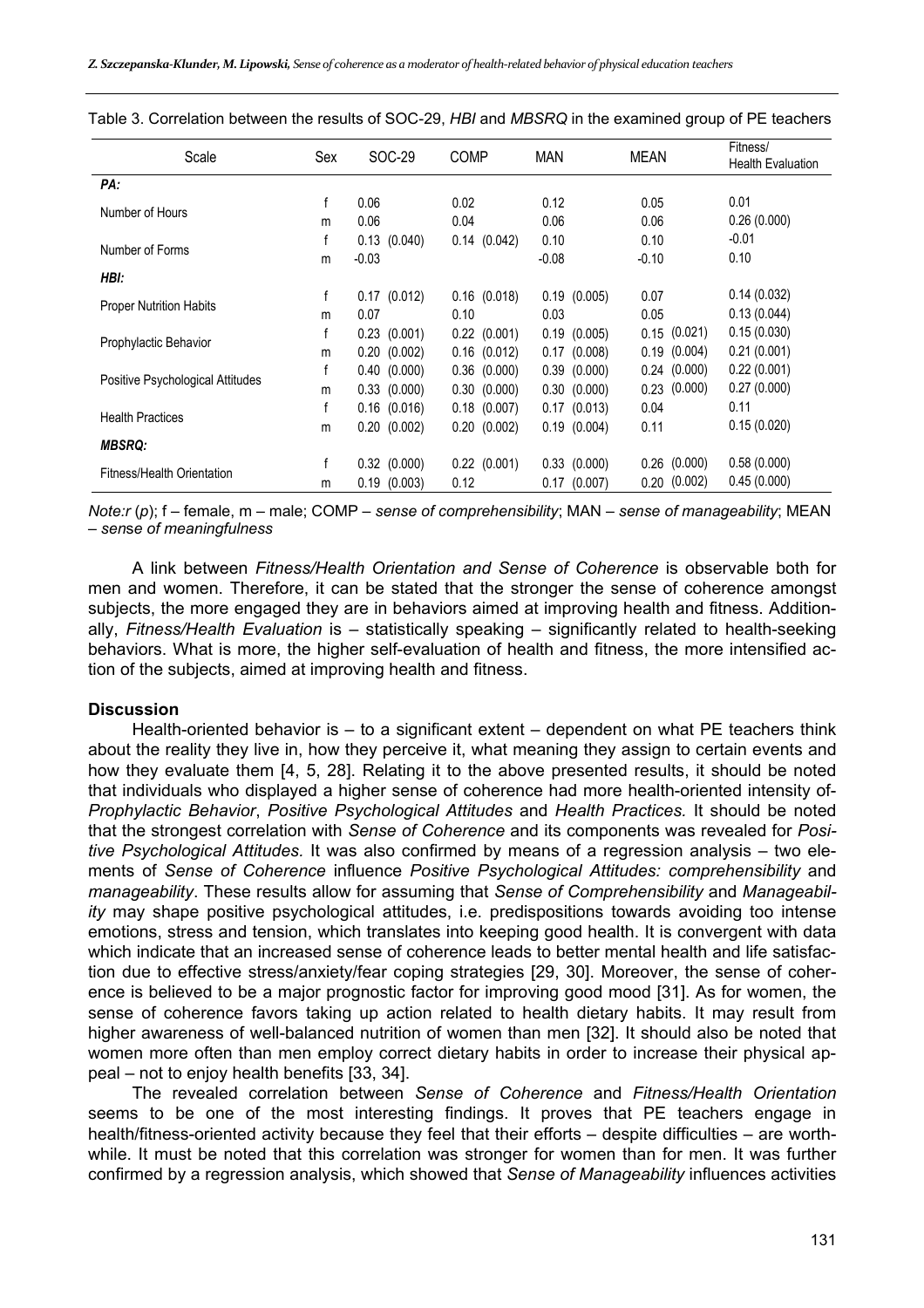taken up by women to improve their health and fitness.This conclusion is also corroborated in other studies, which points to the fact that *Sense of Manageability* has agreaterimpact on health-oriented behaviors [6, 7]. On the one hand, it is convergent with other studies which indicate higher intensity of women's health-seeking behavior than men's [35, 36, 37]; on the other hand, however, it is visible that due to remedial resources, women are better than men at improving their own health and fitness.

It should be noted that the higher intensity of *Fitness/Health Evaluation* of PE teachers, the more importance they attach to *Fitness/Health Orientation*, *Proper Nutrition Habits*, *Prophylactic Behavior*, and *Positive Psychological Attitudes*. It may be assumed that it results from the role played by PE teachers in educating and promoting health amongst their students. A PE teacher who introduces students to the world of health culture should actively participate in it, setting a good example of positive health attitudes [14, 15].

It is surprising, however, that the sense of coherence does not favor physical activity, which is not convergent with Antonovsky's theory [2] and results of other studies[38, 39]. It must be noted, however, that in the presented research, physical activity was considered in the context of quantity, expressed as a number of hours spent on physical activity per week. Additionally, a different tool was used to measure physical activity, which may explain the differences in our results. Therefore, given the complexity and multi-aspect nature of health-seeking conditions, including physical activity, interpretation of the collected data shall be accompanied by certain caution in order to come to far-reaching conclusions.

Nonetheless, PE teachers spend little time weekly on physical activity.It is convergent with results of other studies in this field [36]. Perhaps barriers to participation in physical activity distorted the collected data, as the presented study did not control this variable. Furthermore, the study suggests that men spend more time on physical activity than women, which has been confirmed by other studies [39]. What is more, bigger time engagement of men in physical activity is linked to their health/fitness self-evaluation.

To sum up, it can be stated that the gathered data has partially confirmed initial assumptions. Lack of a link between the sense of coherence and physical activity can be explained in terms of complexity of conditions of health-seeking behavior.It requires taking into account other variables, such as the sense of locus of control and self-efficacy, life satisfaction, sense of worthiness and optimism. Nevertheless, the observed relation between the sense of coherence and health-seeking behavior confirmed our assumptions about the pro-health role of the sense of coherence in terms of health-oriented behavior. Determining levels of the sense of coherence and the intensity of health-seeking behavior may effectively influence the focus of health education amongst PE teachers. Given the above, interventive action taken in order to improve health-seeking behavior of PE teachers should lead to an increased sense of coherence.

#### **Conclusion**

The study based on the examined group of PE teachers revealed results which indicate a positive role of the sense of coherence in taking up prophylactic behavior, positive psychological attitudes and health practices. Both men and women displayed an average indicator of healthseeking behaviors, which indicates a need for intervention in terms of health promotion and education among PE teachers. Changes in educating PE teachers may also be advisable.

# **References**

- 1. Antonovsky A. Rozwiklanie tajemnicy zdrowia. Jak radzic sobie ze stresem i nie zachorowac? [Unraveling the mystery of health. How people manage stress and stay well]. Warszawa: Instytut Psychiatrii i Neurologii; 2005. Polish.
- 2. Antonovsky A. Poczucie koherencji jako determinant zdrowia [Sense of coherence as a determinant of health]. In: Heszen-Niejodek I, Sek I, editors. Psychologia zdrowia [Health Psychology]. Warszawa: PWN; 1997, 206-231. Polish.
- 3. Sęk H. Salutogeneza I funkcjonalne wlasciwosci poczucia koherencji [Salutogenesis and functional properties of the sense of coherence].]. In: Sek H, Pasikowski T, edistors. Zdrowie – Stres – Zasoby. O zna-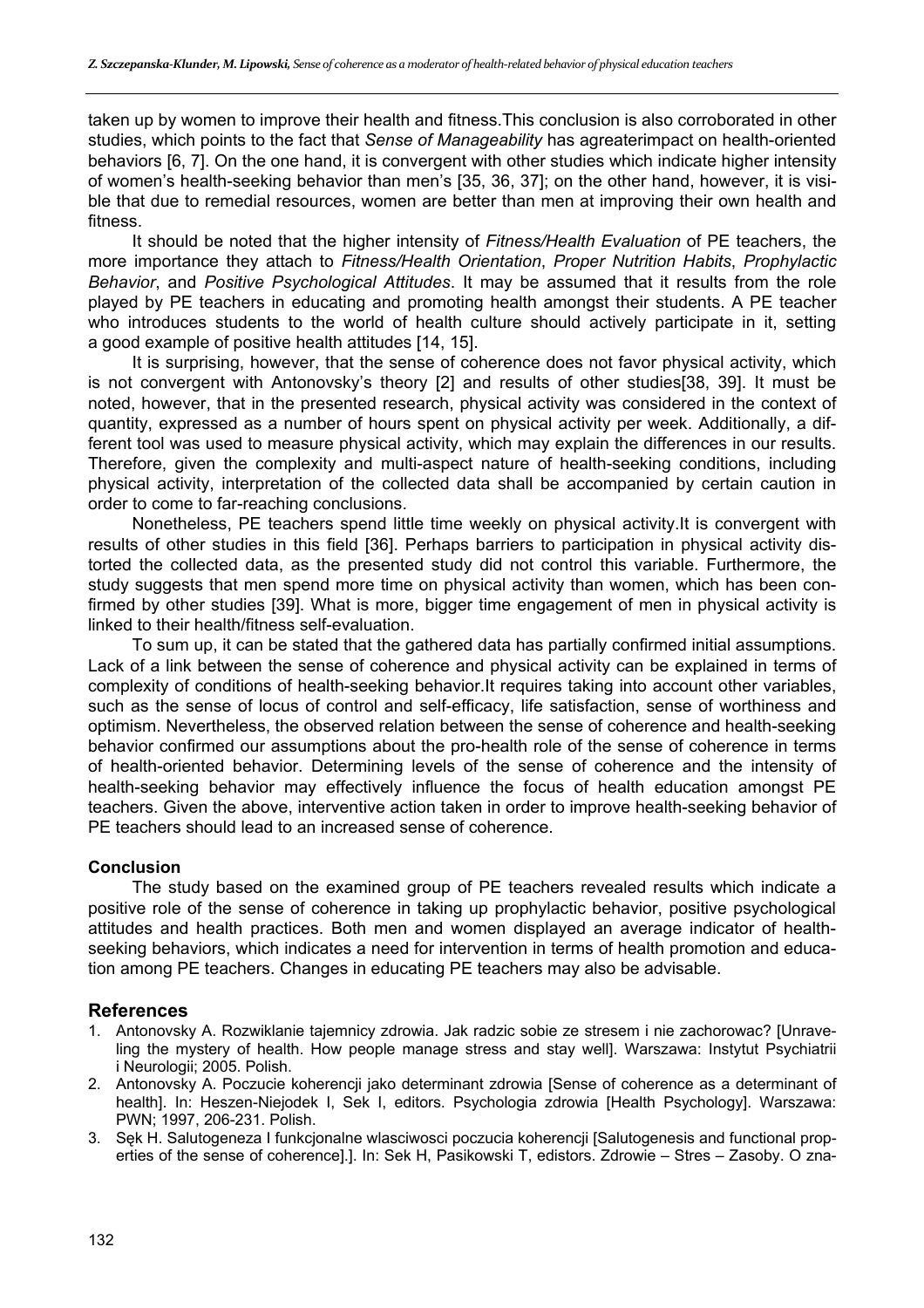czeniu poczucia koherencji dla zdrowia [Health-Stress-Resources. Sense of coherence and its importance to health]. Poznan: Wydawnictwo Fundacji Humaniora; 2001, 23-42. Polish.

- 4. Lindmark U, Stegmayr B, Nilsson B, Lindahl B, Johansson I. Food selection associated with sense of coherence in adults. Nutr J. 2005;4:9-16.
- 5. Posadzki P, Stockl A, Musonda P, Tsouroufli M. Amixed-method approach to sense of coherence, health behaviors, self-efficacy andoptimism: Towards the operationalization of positive health attitudes. Scand J Psychol. 2010; 51:246–252.
- 6. Sek H, Pasikowski T. editors. Zdrowie Stres Zasoby. O znaczeniu poczucia koherencji dla zdrowia [Health-Stress-Resources. Sense of coherence and its importance to health]. Poznan: Wydawnictwo Fundacji Humaniora; 2001. Polish.
- 7. Ziarko M. Zachowania zdrowotne mlodych doroslych uwarunkowania psychologiczne [Health behavior of young adults – psychological conditions]. Poznan: Wydawnictwo Naukowe Bogucki; 2006. Polish.
- 8. Eriksson M, Lindstrom B. Antonovsky's sense of coherence scale and the relation with health: a systematic review. J Epidemiol Community Health. 2006;60:376-381.
- 9. Eriksson M, Lindstrom B. Antonovsky's sense of coherence scale and the relation with qualityof life: A systematic review. J Epidemiol Community Health. 2007;61:938-944.
- 10. Mikami A, Matsushita M, Adachi H, Suganuma N, Koyama A, Ichimi N, et. al.Sense of coherence, health problems, and presenteeism in Japaneseuniversity students. Asian J Psychiatr. 2013;6:369-372.
- 11. Togari T, Yamazaki Y, Takayama TS, Yamaki CK, Nakayama K.Follow-up study on the effects of sense of coherence on well-being after two years in Japanese university undergraduate students. Pers Individ Dif. 2008; 44(6):1335-1347.
- 12. Moksnes U, Lohre A, Espnes G.A. The association between sense of coherence and life satisfaction in adolescents. Qual Life Res. 2013;22:1331-1338.
- 13. Wiesmann U, Hannich HJ. A Salutogenic Analysis of Healthy Aging in Active Elderly Persons. Research on Aging. 2010;32:349-371.
- 14. Cale L, Harris J. School-based physical activity interventions: effectiveness, trends, issues, implications and recommendations for practice. Sport Educ Soc. 2006; 11(4):401-421.
- 15. Cale L, Harris J. 'Every child (of every size) matters' in physical education!Physical education's role in childhood obesity. Sport Educ Soc. 2013;18(4):433-453.
- 16. Green K. Mission impossible? Reflecting upon the relationship between physical education, youth sport and lifelong participation.Sport Educ Soc. 2012:1-19.
- 17. Patterson D, van der Mars H. Distant interactions and their effects on children's physical activity levels.Phys Educ Sport Pedagog. 2008;13(3):277-294.
- 18. Pino-Juste M, Gutierrez-Sanchez A, Alvarinas M. Trainee teachers' habits of healthy physical activity. J Hum Sport Exerc. 2013;8(2):458-468.
- 19. Antonovsky A. The Sense of Coherence: Development of a Research Instrument. Newsletter and Research Reports. WS. Schwartz Research Center for Behavioral Medicine. 1983;1:1-11.
- 20. Antonovsky A. The structure and properties of the sense of coherence scale. SocSci Med. 1993;36:725- 733.
- 21. Koniarek J, Dudek B, Makowska Z. Kwestionariusz Orientacji Zyciowej. Adaptacja The Sense of Coherence Questionnaire (SOC) A. Antonovsky`ego [Questionnaire of Life Orientation. Adaptation of Antonovsky'sSense of Coherence Questionnaire]. Przeglad Psychologiczny. 1993;36(4):491-502. Polish.
- 22. Pasikowski T. Kwestionariusz poczucia koherencji dla doroslych (SOC-29) [Sense of Coherence in Adults Questionnaire (SOC-29)]. In: Sek H, Pasikowski T, editors. Zdrowie-stres-zasoby. O znaczeniu poczucia koherencji dla zdrowia [Health-Stress-Resources. Sense of coherence and its importance to health]. Poznan: Wydawnictwo Fundacji Humaniora; 2001, 71-85. Polish.
- 23. Zwolinski M. Kontrowersje dotyczace struktury czynnikowej Kwestionariusza Orientacji Zyciowej (skali SOC) A. Antonovsky'ego i ich rozstrzygnięcie w odniesieniu do proby uczniow ostatnich klas srednich szkoł zawodowych [Controversies Concerning Factor Structure Of Antonovsky's Orientation To Life Questionnaire (SocScale) And Their Solution For A Sample OE Vocational Secondary School Students]. Przeglad Psychologiczny. 2000;43(3):291-308. Polish.
- 24. Luszczynska-Cieslak A. Czym jest dla psychologa poczucie koherencji? [What it sense of coherence to a psychologist?]. Promocja Zdrowia. Nauki Spoleczne i Medycyna. 2001; 20:56-68. Polish.
- 25. Luszczynska-Cieslak A. Trudnosci dotyczace badan nad poczuciem koherencji [Difficulties in researching the sense of coherence]. In: Sek H, Pasikowski T, editors. Zdrowie-stres-zasoby. O znaczeniu poczucia koherencji dla zdrowia [Health-Stress-Resources, Sense of coherence and its importance to health]. Poznan: Wydawnictwo Fundacji Humaniora; 2001, 57-68. Polish.
- 26. Juczynski Z. Narzedzia pomiaru w promocji i psychologii zdrowia [Instruments for Measurement in HealthPromotion and Psychology]. Warszawa: Pracownia Testow Psychologicznych PTP; 2001. Polish.